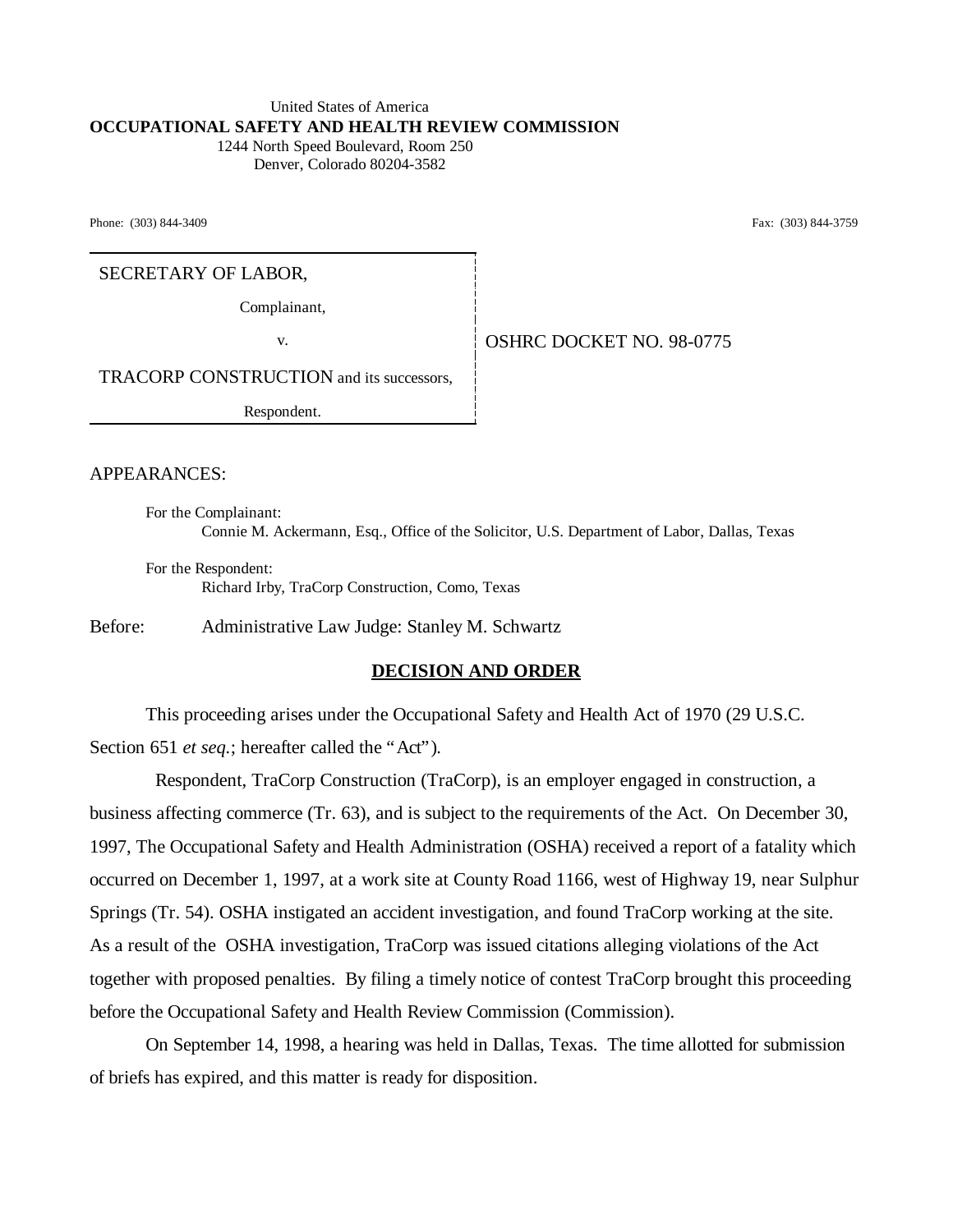#### *Facts*

James Wright, an investigator with the Hopkins County Sheriff's Office, testified that he arrived at the Sulphur Springs work site on the morning of December 1, 1997 (Tr. 12-13). Wright was told that the workers were hoisting a truss when the hoist cable broke (Tr. 15, 18-19). The truss fell, crushing Jesus Medrano under it (Tr. 13, 16; Exh. C-6).

Wright testified that at the time of his investigation, Medrano was wearing a welding helmet; a welding cable led up to Medrano, and the welding stringer was embedded into his head (Tr. 19). Wright deduced that Medrano was working under the truss, welding a rod onto an upright when the cable broke (Tr. 19).

Wright testified that the property where the accident occurred was owned by Dale Weatherford (Tr. 23). Weatherford was having a large free-span building constructed on the property (Tr. 13-14). Wright knew that Richard Irby Construction builds buildings and so assumed Irby was in charge of the project (Tr. 15-16, 23-24). Wright testified that Irby told him that Jesus Medrano was working for him (Tr. 22).

 Dale Weatherford testified that he had no formal contract with Richard Irby, but that Irby's crew was putting up the free-span building, which was to be used as an arena (Tr. 26-27). Weatherford intended to pay Irby for his crew's labor after the completion of the project (Tr. 27-28). At times he paid Juan Tinejaro, one of Irby's employees, directly (Tr. 27), when Tinejaro did jobs for Weatherford on his own rather than as part of Irby's crew (Tr. 27-28).

Irby was on the work site on the day of the accident (Tr. 30). Juan Tinejaro believed that he and the deceased, Jesus Medrano, were working for Richard Irby (Tr. 35-36). Tinejaro testified that it was Irby who first instructed him to go to the Sulphur Springs work site to build the arena, and that Irby was in charge of the work site (Tr. 37, 40). Richard Irby paid Tinejaro's and Medrano's wages; pay stubs were introduced into evidence (Tr. 36, 41-42; Exh. C-14 through C-21). The equipment in use, with the exception of the crane and one welder of Weatherford's, belonged to Irby (Tr. 30, 37). Larry Bozeman, who owned the crane, told Weatherford and Irby that he had no insurance, and that Irby would have to take responsibility for any accidents that might occur involving the crane (Tr. 71-72, 98).

Guadelupe Tinejaro also testified that Richard Irby was his employer (Tr. 44). Irby sent him to work on the arena, supplied his tools, and paid his wages (Tr. 45).

Irby admitted that he was in the business, and had bid on and built barns before, and that he had arranged for his crew to work on Weatherford's barn (Tr. 114, 119, 121).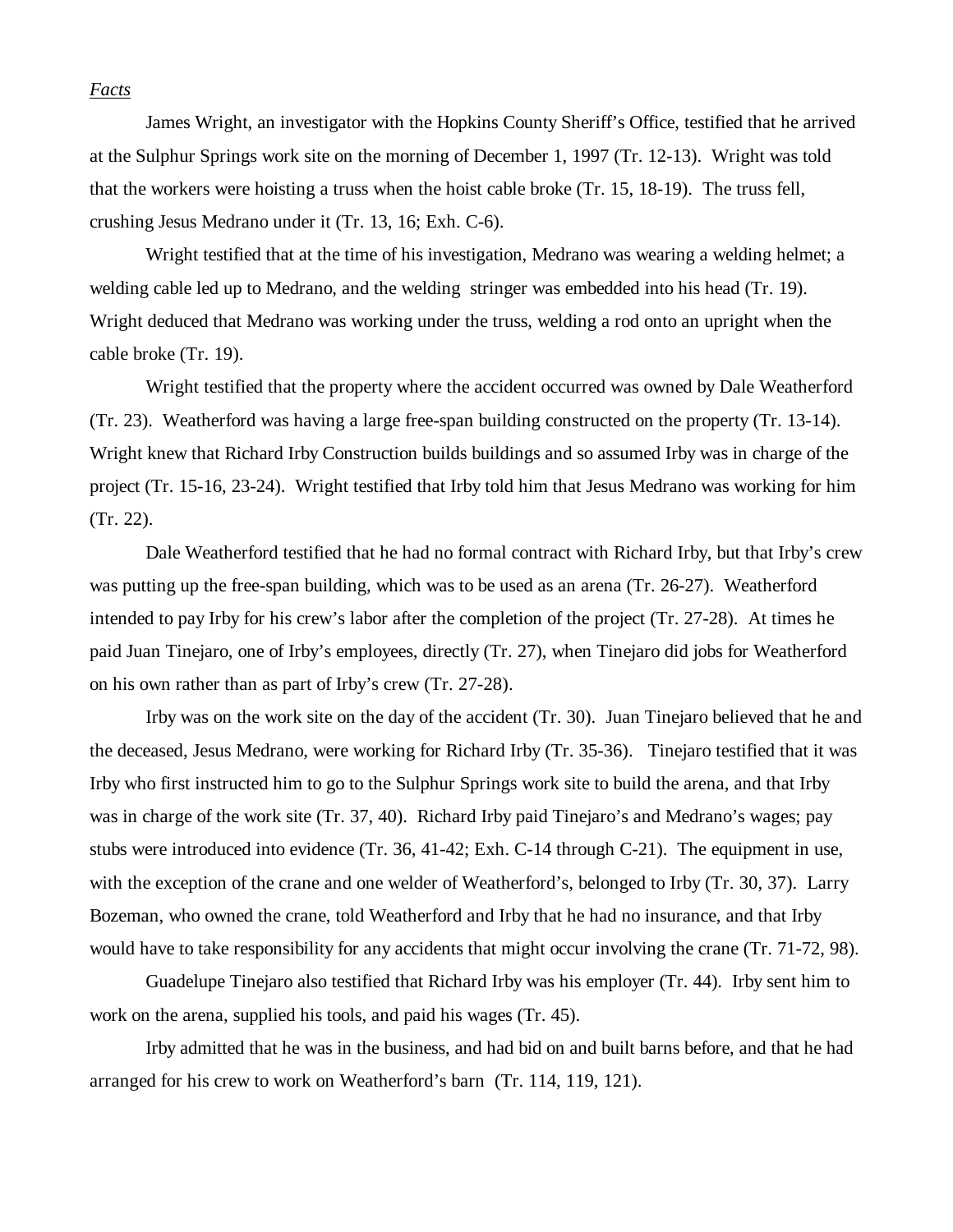Debra McDavid, an OSHA compliance officer (CO), testified that, based on her interviews with the work crew and with Richard Irby, she determined that Irby was the only employer on the work site (Tr. 64-65).

## **Employer/Employee Relationship**

Richard Irby, TraCorp's owner, maintains that he was not the employer of the workers at the Sulphur Springs site. Irby claims that he loaned his employees and equipment to Dale Weatherford, who was a friend (Tr. 110-13).

The Commission has held that:

In determining whether a hired party is an employee under the general common law of agency, we consider the hiring party's right to control the manner and means by which the product is accomplished. Among the other factors relevant to this inquiry are the skill required; the source of the instrumentalities and tools; the location of the work; the duration of the relationship between the parties; whether the hiring party has the right to assign additional projects to the hired party; the extent of the hired party's discretion over when and how long to work; the method of payment; business of the hiring party; whether the hiring party is in business; the provision of employee benefits; and the tax treatment of the hired party.

*Vergona Crane Co.,* 15 BNA OSHC 1782, 1784, 1991-93 CCH OSHD ¶29,775, p. 40,496-97 (No. 88-1745, 1992).

In ascertaining an employee's employer, the Commission has primarily relied upon its determination of who has control over the work environment such that abatement of hazards can be obtained. *See, Abbonizio Contractors Inc.* 16 BNA OSHC 2125, 1994 CCH OSHD ¶30,615 (No. 91-2929, 1994);

In this case, it is clear that Richard Irby exercised the only control over the work site, and that he was the workers' employer for purposes of coverage under the Act. Irby was in the business of building barns, supplied most of the equipment and tools on the work site, and directed the work on the barn. The crew working on the barn worked for Irby before, and believed they were working for Irby on this project. Irby had assigned them to this project, and it was he who paid their wages. Only Irby was in a position to insure the abatement of hazards on the work site.

I find that TraCorp was the employer of the workers at the job site at issue on December 1, 1997.

## **Alleged Violations**

Serious citation 1, item 1a, as amended, alleges:

29 CFR  $1926.251(c)(4)(iv)$ : Wire rope(s) were used in which the rope(s) showed signs of defect(s).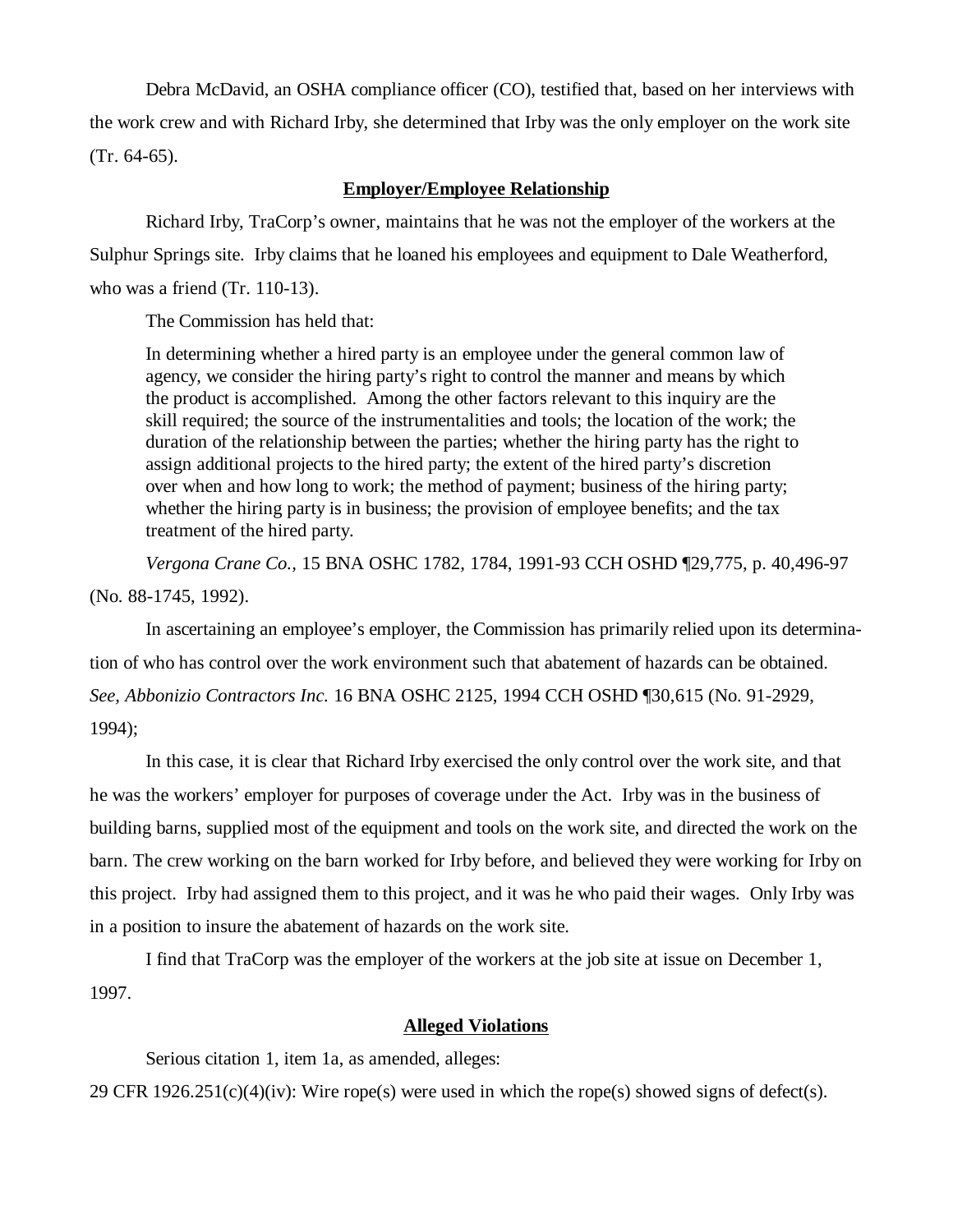a. On or about December 1, 1997, wire rope used to lift the steel truss had permanent kinks throughout the rope. The kinks were deformed by the overloading and excessive use of the wire's lifting capacity.

The cited standard provides:

Wire rope shall not be used if, in any length of 8 diameters, the total number of visible broken wires exceeds 10% of the total number of wires, or if the rope shows other signs of excessive wear, corrosion, or defect.

## *Facts*

CO McDavid testified that, based on the photographic evidence, she determined that the wire rope in use prior to the December 1, 1997 accident was defective (Tr. 69). McDavid pointed to kinks in the wire rope, which she stated showed that the rope had been used over its lifting capacity many times (Tr. 66-68; Exh. C-1 through C-3). McDavid also pointed to rust and fraying on the wire in the area of the break, indicating excessive wear (Tr. 69, 107; Exh. C-4).

James Wright, who examined the cable after the accident, found it had been frayed for some time prior to the accident (Tr. 20). Wright stated that approximately 25% of the cable had been frayed long enough to rust; 75% of the cable was shiny and appeared recently broken (Tr. 20).

McDavid testified that Richard Irby helped attach the cables to the truss, and so should have been aware of the condition of the cables.

#### *Discussion*

The record shows that the cited standard was violated, in that wire ropes showing signs of excessive wear and corrosion were used to hoist a steel truss on December 1, 1997. Because the defects were obvious and the employer had a duty to ensure that the wire ropes had been inspected, see §1926.550(b)(2), cited at item 1(c), TraCorp should have been aware of the violative conditions.

The cited violation has been established.

### **Alleged Violation of §1926.251(c)(9)**

Serious citation 1, item 1b, as amended, alleges:

29 CFR 1926.251(c)(9): Slings shall be padded or protected from the sharp edges of their loads.

b. On or about December 1, 1997, the wire rope that was attached to the load was not padded or protected by any means as to prevent damage from the sharp edges of metal located on top of the truss.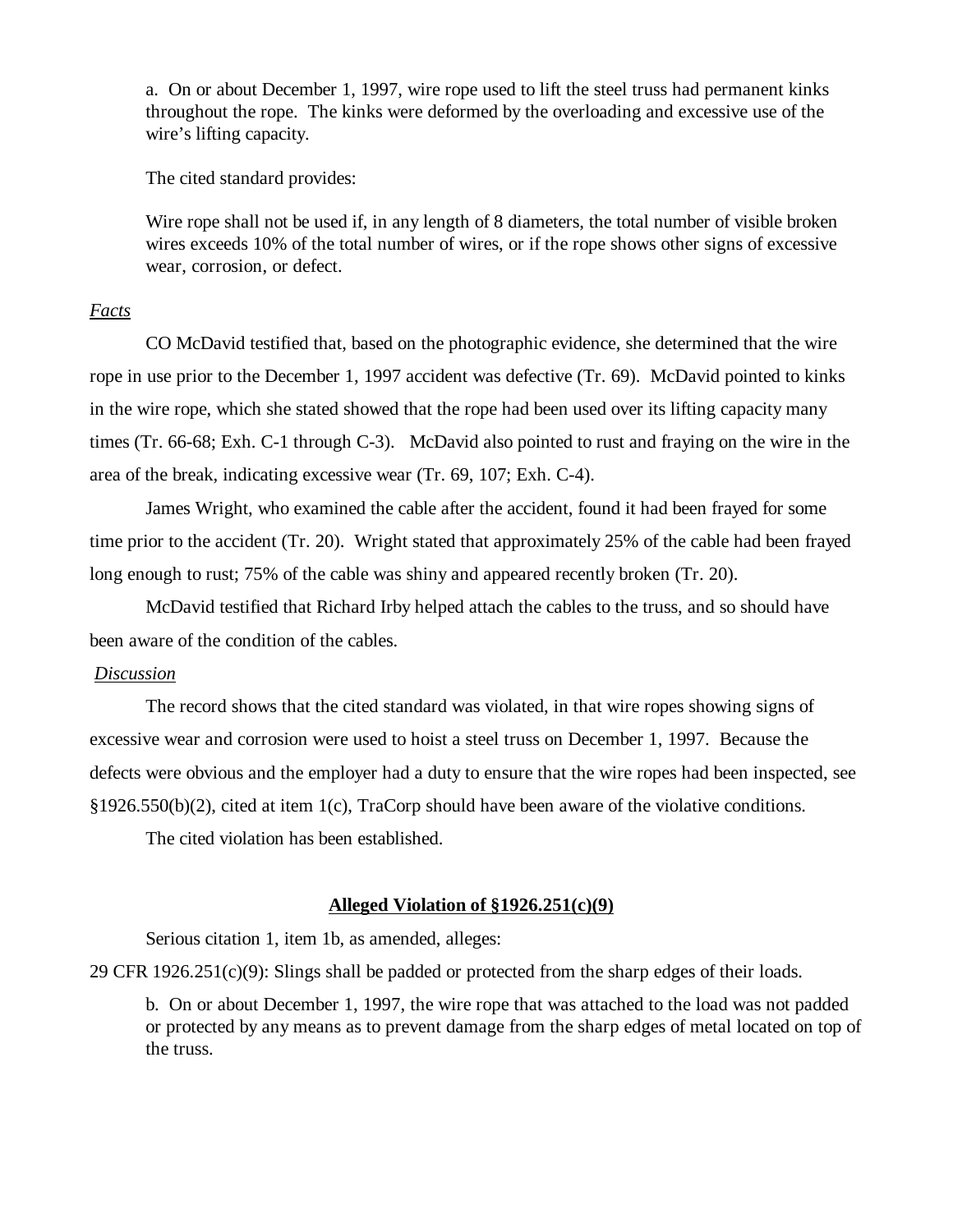## *Facts*

Guadelupe Tinejaro testified that he and Irby wrapped the wire cables around the truss to be

hoisted (Tr. 39). Tinejaro and Irby both admitted that they did not put any padding between the wire cable and the truss (Tr. 40, 119-20).

CO McDavid testified that Irby admitted that the wire slings were not padded (Tr. 74).

McDavid stated that without a pad the tensile strength of the cable is decreased, and the probability of a break is increased (Tr. 73-74).

## *Discussion*

The cited violation is admitted and will be affirmed.

## **Alleged Violation of §1926.550(b)(2)**

Serious citation 1, item 1c, as amended, alleges:

29 CFR 1926.550(b)(2): Section 5-2.4.1 American National Standards Institute B30.5-1968, Safety Code for Crawler, Locomotive and Truck Cranes adopted by 29 CFR 1926.550(b)(2): A thorough inspection of  $+$  all ropes in use was not made at least once a month (sic):

c. On or about December 1, 1997, wire rope used to lift the steel truss had not been visually inspected at least once every working day.

The cited standard provides that:

All crawler, truck, or locomotive cranes in use shall meet the applicable requirements for . . . inspection . . . as prescribed in the ANSI B30.5-1968, Safety Code for Crawler, Locomotive and Truck Cranes.. . . [T]he employer shall prepare a certification record which includes the date the crane items were inspected; the signature of the person who inspected the crane items; and a serial number, or other identifier, for the crane inspected.

## *Facts*

ANSI B.30.5-1968 §5-2.4.1 requires that all running ropes in continuous service should be visually inspected once every working day. It also requires that a thorough inspection of all ropes in use be made at least once a month (Exh. C-22).

CO McDavid testified Larry Bozeman had no inspection records for the crane and that he told her that he had not changed, or checked the cables in ten years (Tr. 69, 97). As noted above, Bozeman told Irby that Irby would have to take responsibility for any accidents that might occur (Tr. 71-72, 98).

 CO McDavid testified that Irby and his employees told her that the wire rope used to lift the steel truss had not been visually inspected (Tr. 76). Irby stated that he was not a crane inspector; he looked at the cable after it broke, and it looked good to him (Tr. 94). Irby believed that the line was capable of handling the attached load, and would not have used the line if he knew it was defective (Tr. 115-16).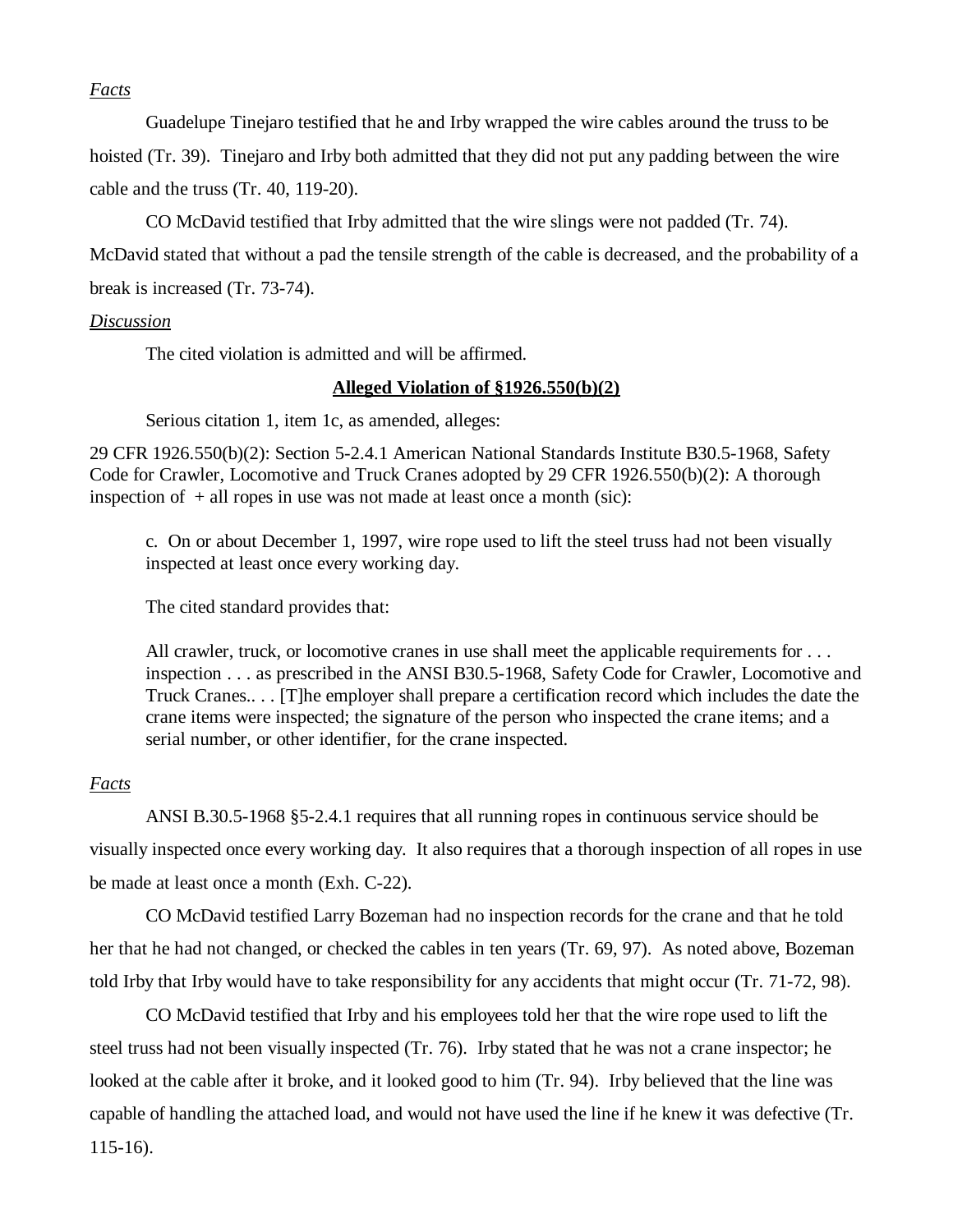## *Discussion*

TraCorp's employees were exposed to the hazard posed by the uninspected crane. Yet, the record establishes that TraCorp failed to inspect the wire rope prior to its use, or to ask for records certifying that required routine inspections were made by the crane owner, despite the crane owner's disavowal of any responsibility for accidents which might be caused by the crane.

TraCorp failed to ascertain that the crane met the applicable inspection requirements. The citation will be affirmed.

#### *Penalty*

A combined penalty of \$2,000.00 was proposed for the violations at items 1(a), (b) and (c).

The gravity of the violations is high, in that failure to properly inspect, pad, and/or remove a damaged sling from use may result in the sling breaking and the load falling, injuring employees nearby, perhaps fatally (Tr. 72, 74). Nonetheless, I find that the minimal penalty is appropriate given TraCorp's size. A combined penalty of \$2,000.00 will be assessed.

## **Alleged Violation of §1926.550(a)(19)**

Serious citation 1, item 2, as amended, alleges:

29 CFR 1926.550(a)(19): All employees shall be kept clear of loads about to be lifted and of suspended loads.

a. On or about December 1, 1997, no means by the employer were taken to enforce and ensure that employees were not allowed to work, walk, stand, etc. under loads to be lifted or suspended loads.

### *Facts*

The existence of the violative condition is undisputed in that the deceased, Jesus Medrano, was not kept clear of the suspended truss, despite the presence of Richard Irby, who testified that the reason he was on the job site that day was to watch his employees and communicate between them and the crane operator, and who was holding the load's tag line at the time of the accident (Tr. 112).

Irby testified that he could not see Medrano from his position (Tr. 96). Guadelupe Tinejaro testified that he had been told not to work under the crane's load (Tr. 50-51). CO McDavid testified that Juan Tinejaro told her that he had also been instructed not to walk under loads by Richard Irby (Tr. 95).

#### *Discussion/Penalty*

The underlying violation is established. The testimony of Guadelupe and Juan Tinejaro fails to establish the affirmative defense of employee misconduct because TraCorp failed to introduce any evidence showing that it had taken reasonable steps to discover violations of the rule prohibiting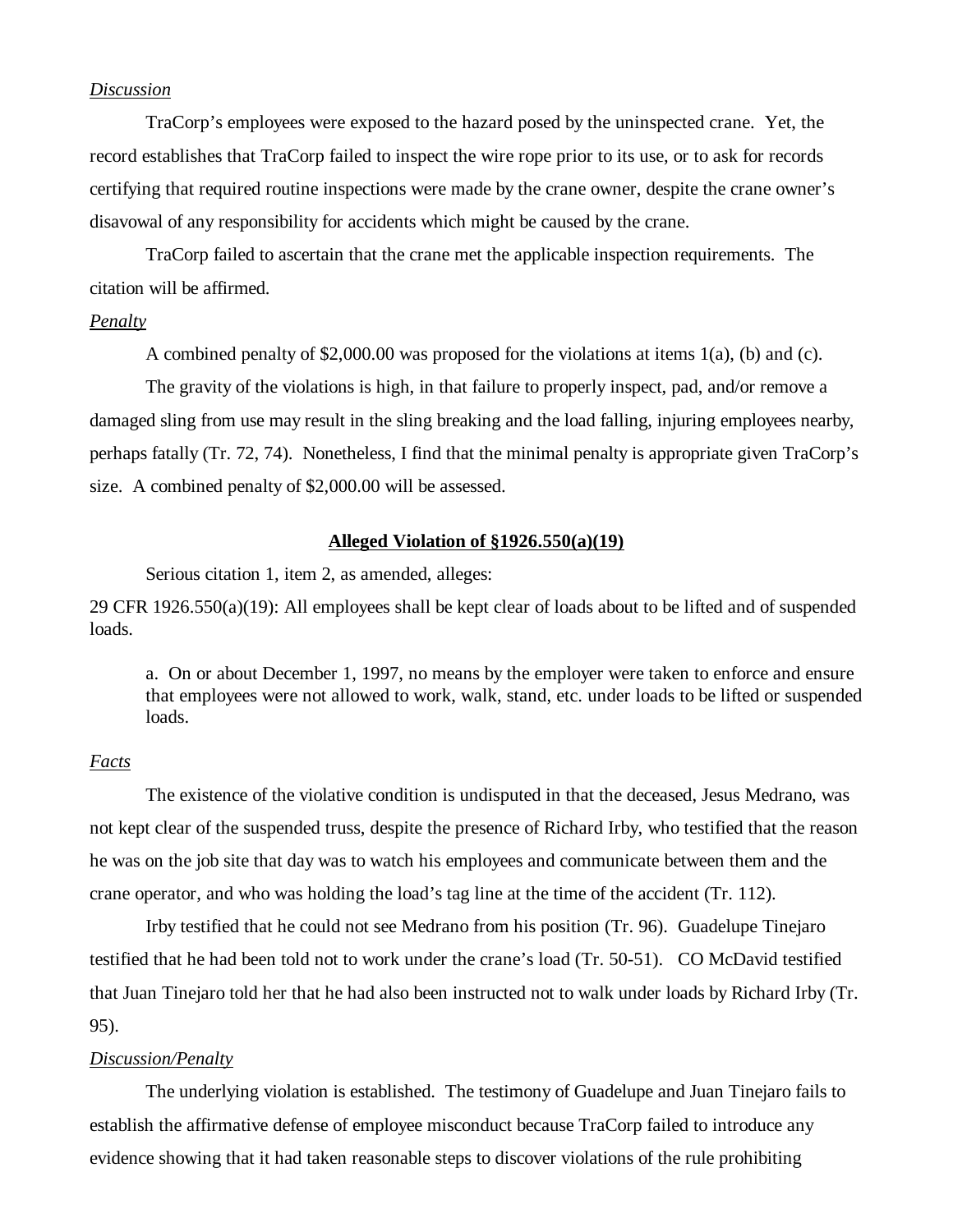working under suspended loads. *New York State Electric & Gas Corporation*, 17 BNA OSHC 1129, 1995 CCH OSHD ¶ (91-2897, 1995).

Although TraCorp technically failed to prove the employee misconduct defense, the record establishes that it did make some attempt to protect its employees, instructing them not to work under suspended loads. Any precautions taken to prevent employee injury should be taken into account in mitigation of the gravity based penalty. *Kus-Tum Builders, Inc.* 10 BNA OSHC 1049, 1981 CCH OSHD ¶25,738 (No. 76-2644, 1981).

Taking into account the relevant factors, I find that a penalty of \$500.00 is appropriate and will be assessed.

### **Alleged Violation of §1904.8**

Other than serious citation 2, item 1, as amended, alleges:

29 CFR 1904.8: An oral or written report of an employment accident resulting in a fatality was not made within 8 hours after the occurrence to the nearest Area Office of the Occupational Safety and Health Administration:

a. The employer failed to report the accident relating to the death of an employee, Juan Medrano. The accident occurred on 12/01/97 on County Rd. 1166, West of Hwy 19 in Como, Tx.

### *Facts*

CO McDavid testified that OSHA learned of the fatality at TraCorp's work site for the first time on December 30, 1997, from a third party (Tr. 86). McDavid testified that the late report hindered OSHA's investigation of the accident. By the time McDavid inspected the site, the wire rope had disappeared; McDavid had to rely mainly on the Hopkins County Sheriff's report and photographs (Tr. 87).

### *Discussion/Penalty*

The violation is undisputed. The record does not support the \$2,000.00 penalty proposed for this item, however. The Secretary seeks to assess the same amount for this citation, a reporting violation cited as "other than serious," as she has assessed for the three "serious" violations cited in citation 1, items 1a, 1b and 1c. Because TraCorp's failure to report the accident was likely to result in harm to any employee, I find that a penalty of \$100.00 is appropriate.

## **Alleged Violation of 1926.50(b)**

Other than serious citation 2, item 2, as amended, alleges:

29 CFR 1926.50(b): Provisions were not made prior to commencement of the project for prompt medical attention in case of serious injury: